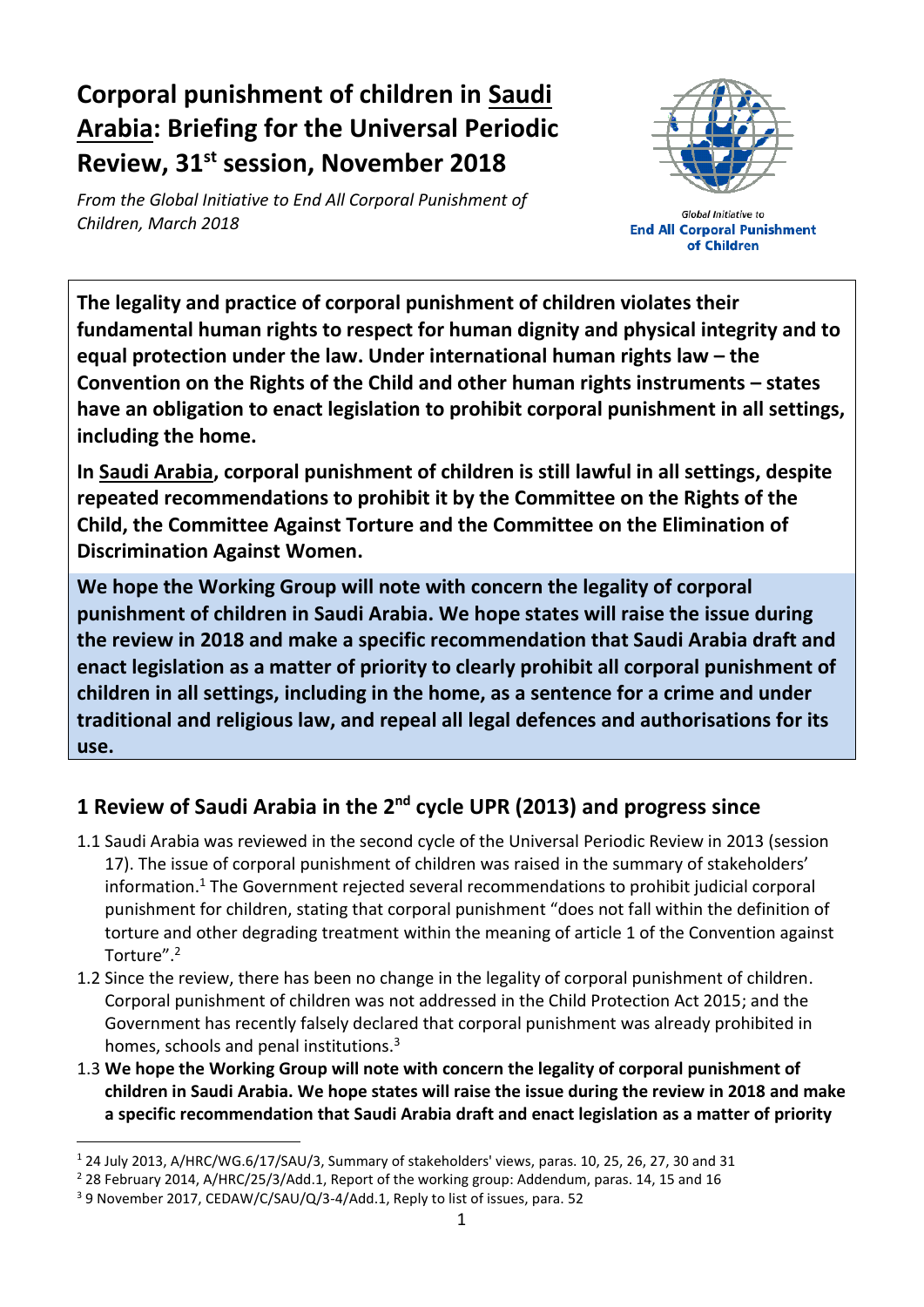**to clearly prohibit all corporal punishment of children in all settings, including in the home, as a sentence for a crime and under traditional and religious law, and repeal all legal defences and authorisations for its use.**

### **2 Legality of corporal punishment in Saudi Arabia**

#### *Summary of current law and reforms needed to achieve prohibition*

Corporal punishment of children in Saudi Arabia is lawful in all settings, including in the home and as a sentence for a crime. Legislation should be enacted to explicitly prohibit all corporal punishment in all settings, including in the home, as a sentence for a crime and under traditional and religious law, and repeal all defences and authorisations for its use.

- 2.1 *Home (lawful):* Corporal punishment is lawful in the home. Provisions against violence and abuse in the Basic Law 1992 are not interpreted as prohibiting corporal punishment in childrearing. The Law on Protection from Abuse 2013 addresses domestic violence, defining domestic abuse as "all forms of exploitation, or bodily, psychological, or sexual abuse, or threat of it, committed by one person against another, including if [that person] has authority, power, or responsibility, or [if there is] a family, support, sponsorship, guardianship, or living dependency relationship between the two [individuals]". It does not prohibit corporal punishment of children. Regulations implementing the Law are being drafted. It was reported that a Royal Order on Domestic Violence was issued in 2017:<sup>4</sup> we have no further information.
- 2.2 In 2015, the Government reported to the Committee Against Torture that a Child Protection Bill was under consideration which "is primarily intended to reaffirm the provisions of Islamic sharia and the international conventions to which the Kingdom is a party with respect to the protection of children from all forms of abuse and neglect, provision of the requisite care for such children, awareness- raising of the rights of the child and their definition, and the imposition of penalties for anyone violating those rights".<sup>5</sup> The Child Protection Act was promulgated in late 2015 and provides for additional protection from abuse and neglect for the child, "to which he may be exposed in his environment (home, school, neighbourhood, public places, care home, educational centre, alternative family, government, private institution or the like), whether at the hands of a person who has guardianship of, authority over or responsibility for the child or who has some other form of relationship with him" (art. 2).<sup>6</sup> It states that "maltreatment", "using abusive language to humiliate or degrade a child" and "any act that may threaten the child's safety or physical or psychological wellbeing" shall be defined as child abuse (art. 3). Although this provides children with some protection from violence and abuse, it does not explicitly prohibit all forms of corporal punishment.
- 2.3 *Alternative care settings (lawful):* During the Universal Periodic Review of Saudi Arabia in 2009, the Government stated that corporal punishment is prohibited in child care institutions,<sup>7</sup> but we

 $\overline{a}$ 

<sup>4</sup> 2 March 2018, CEDAW/C/SR.1582, Summary records of 1582nd meeting

<sup>5</sup> 12 February 2015, CAT/C/SAU/2, Second state party report, para. 11

<sup>6</sup> 12 February 2016, CAT/C/SAU/Q/2/Add.2, Reply to the list of issues on second report, para. 87

 $79$  June 2009, A/HRC/11/23/Add.1, Report of the working group: Addendum, paras. 38 and 39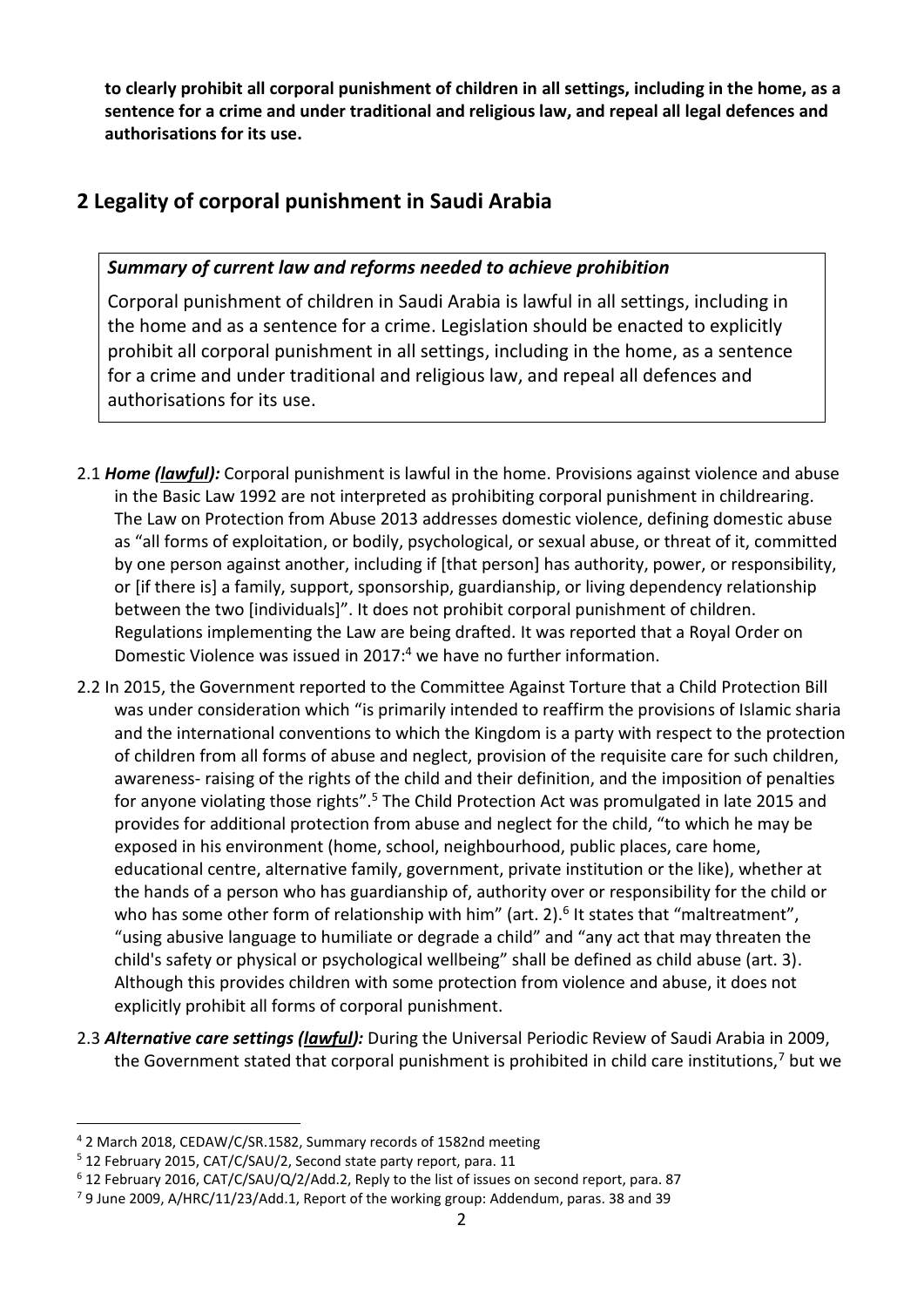have been unable to identify prohibition in law. Corporal punishment appears to be lawful in institutions and other alternative care settings.

- 2.4 *Day care (lawful):* During the Universal Periodic Review of Saudi Arabia in 2009, the Government stated that corporal punishment is prohibited in nursery schools, $8$  but we have been unable to identify prohibition in law. Corporal punishment appears to be lawful in early childhood care and in day care for older children.
- 2.5 *Schools (lawful):* During the Universal Periodic Review of Saudi Arabia in 2009, the Government stated that corporal punishment is prohibited in government and private schools,<sup>9</sup> but we have been unable to identify prohibition in law. Schools are instructed not to use corporal punishment in circulars regularly issued by the Ministry of Education,<sup>10</sup> applicable to all stages of general education and prescribing penalties designed to deter teachers from beating or illtreating children, but there is no explicit prohibition in legislation.
- 2.6 *Penal institutions (lawful):* Corporal punishment is lawful as a disciplinary measure in penal institutions. The Detention and Imprisonment Regulations 1977 prohibit torture or other cruel, inhuman or degrading treatment or punishment but allow for flogging. The Imprisonment and Detention Law 1978 provides for flogging as a punishment for violations of internal regulations. The Ministry of Labour and Social Affairs Decree 1354 of 1395 (1975) on internal regulations for social observation homes (art. 7) and the Ministry of Labour and Social Affairs Decree 2083 of 1396 (1976) on implementing regulations for girls' and young women's welfare homes (art. 9) prescribe in detail how corporal punishment should be carried out. The Government rejected the recommendation to end corporal punishment of prisoners made during the Universal Periodic Review in 2009.<sup>11</sup>
- 2.7 *Sentence for crime (lawful):* Corporal punishment (amputation and flogging) is lawful as a sentence for crime, including for child offenders. The main laws governing juvenile justice are the Juvenile Justice Act 1975, the Juvenile Justice Regulations 1969, the Law of Criminal Procedure 2001, and the Basic Law of Governance 1992. All laws are based on Shari'a: there is no written Penal Code and judges have considerable discretion in defining and punishing crime within the bounds of Shari'a. There are three types of offences – *qisas* (punished by retaliation), *hadd* (for which the prescribed penalty is mandatory), and *ta'zir* (for which the punishment is discretionary). The minimum age for criminal responsibility has reportedly been raised from 7 to 12, but reports are inconsistent and the rise does not apply to girls or in *qisas* cases. The law does not require all child offenders to be tried in the juvenile justice system or require judges to base their decisions on children's age at the time of the offence: judicial opinion on when a child can be tried as an adult varies and tends to be based on a child's physical development.
- 2.8 Flogging is mandatory for a number of offences (*hadd*) and can be ordered at the discretion of judges (*ta'zir*). Sentences range from dozens to thousands of lashes, and are usually carried out in instalments, at intervals ranging from two weeks to one month. The Juvenile Justice Regulations 1969 encourage juvenile courts to settle cases without placing children in supervised facilities and to limit penalties to admonishment, guidance, counselling or a reprimand, but under the Juvenile Justice Act 1975 young persons under 18 may be sentenced to corporal punishment, including flogging, stoning and amputation.

 $\overline{a}$ <sup>8</sup> Ibid

<sup>&</sup>lt;sup>9</sup> Ibid

<sup>&</sup>lt;sup>10</sup> Including Ministerial Circular No. 1821 of 3 April 1996 (information unconfirmed)

 $11$  4 March 2009, A/HRC/11/23, Report of the working group, para. 87(24)